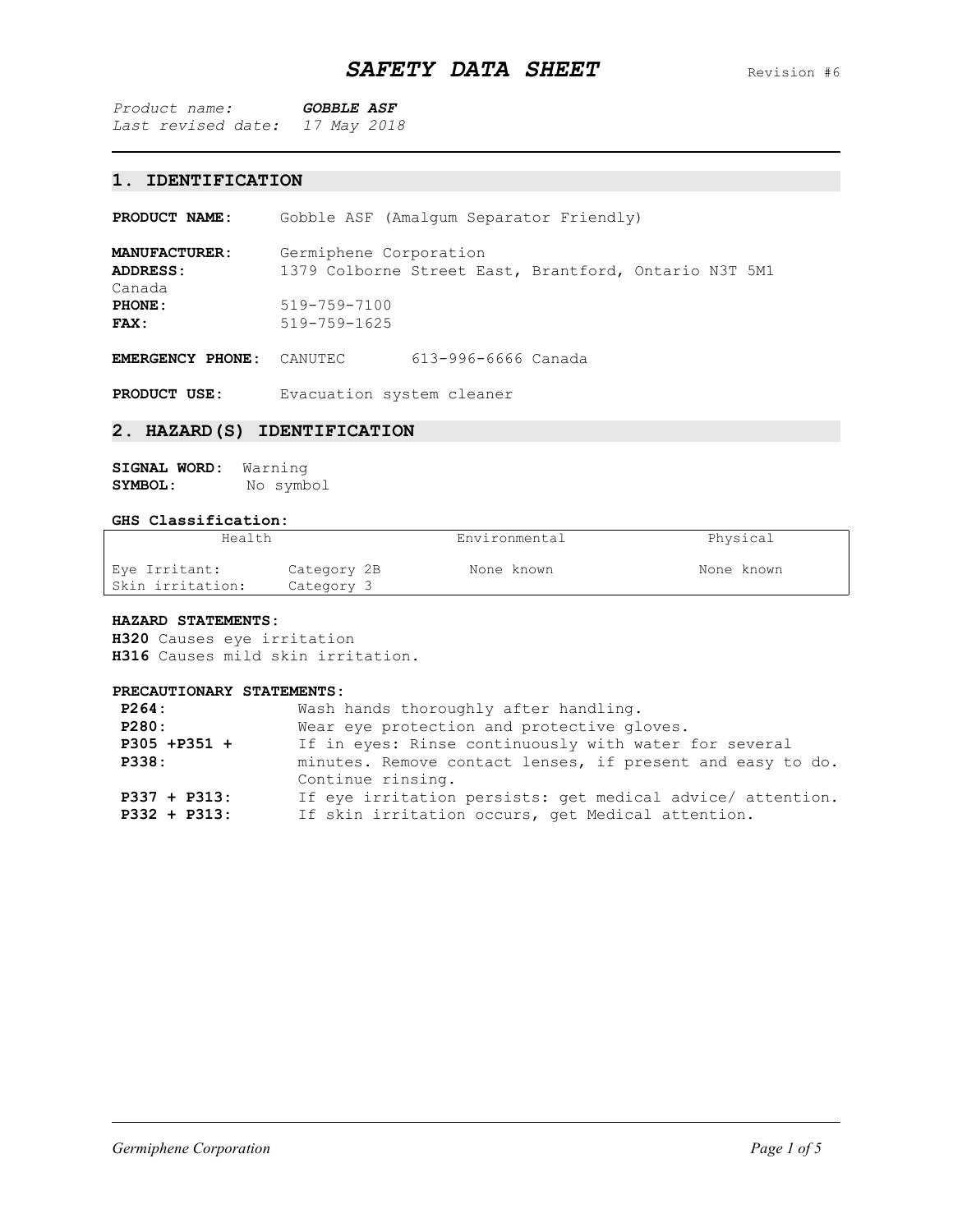| Product name:                  | <i>GOBBLE ASF</i> |  |
|--------------------------------|-------------------|--|
| Last revised date: 17 May 2018 |                   |  |

# **3. COMPOSITION/INFORMATION ON INGREDIENTS**

| Ingredient    | CAS No.       | % wt     | Hazards                                 |  |  |  |
|---------------|---------------|----------|-----------------------------------------|--|--|--|
| *Proprietary* | *Proprietary* | $5 - 10$ | Flammable liquid (C3)                   |  |  |  |
|               |               |          | Skin irritation (C3)                    |  |  |  |
|               |               |          | Eye irritation (C2A)                    |  |  |  |
|               |               |          | Specific target organ toxicity - single |  |  |  |
|               |               |          | exposure (C3), central nervous system   |  |  |  |
| *Proprietary* | *Proprietary* | $1 - 5$  | Acute Oral Toxicity (C4)                |  |  |  |
| *Proprietary* | *Proprietary* | $< 1$ %  | Acute Oral Toxicity (C4)                |  |  |  |
|               |               |          | Acute Dermal Toxicity (C4)              |  |  |  |
|               |               |          | Skin irritation (C2)                    |  |  |  |
|               |               |          | Eye damage (C1)                         |  |  |  |
|               |               |          | Respiratory Sensitization (C1)          |  |  |  |
|               |               |          | Skin Sensitization (C1)                 |  |  |  |
|               |               |          | Germ cell mutagenicity (C2)             |  |  |  |
|               |               |          | Carcinogenicity (C2)                    |  |  |  |
|               |               |          | Specific target organ toxicity, single  |  |  |  |
|               |               |          | exposure (C2)                           |  |  |  |
|               |               |          | Specific target organ toxicity,         |  |  |  |
|               |               |          | repeated exposure (C2)                  |  |  |  |
| *Proprietary* | *Proprietary* | $1 - 5$  | *Not GHS classified*                    |  |  |  |
|               |               |          | -Slight eye irritation                  |  |  |  |
|               |               |          | -Mild skin irritation                   |  |  |  |
|               |               |          | -May cause respiratory tract irritation |  |  |  |
|               |               |          | -May cause allergic respiratory         |  |  |  |
|               |               |          | reaction                                |  |  |  |
|               |               |          | -May cause gastrointestinal irritation, |  |  |  |
|               |               |          | nausea, vomiting, and diarrhea          |  |  |  |

# **4. FIRST AID MEASURES**

| EYES:       | Immediately flush eyes with running water for at least<br>15 minutes, holding the eyelids apart to ensure rinsing<br>of the entire surface of the eye and lids with water. If<br>eye irritation persists, seek medical attention.     |
|-------------|---------------------------------------------------------------------------------------------------------------------------------------------------------------------------------------------------------------------------------------|
| SKIN:       | Wash with large amount of running water and soap (if<br>available) for 15 minutes. Remove contaminated clothing<br>and shoes. Wash clothing and decontaminate shoes before<br>reuse. Get medical attention if skin irritation occurs. |
| INGESTION:  | If swallowed, it is recommended to give 3-4 glasses of<br>water. If vomiting occurs, give fluids again. Seek<br>medical attention if you feel unwell. Note: Do not give<br>anything by mouth to a convulsing or unconscious person.   |
| INHALATION: | Remove person to fresh air area. Seek medical attention<br>in the unlikely event that you have trouble breathing or<br>if irritation develops.                                                                                        |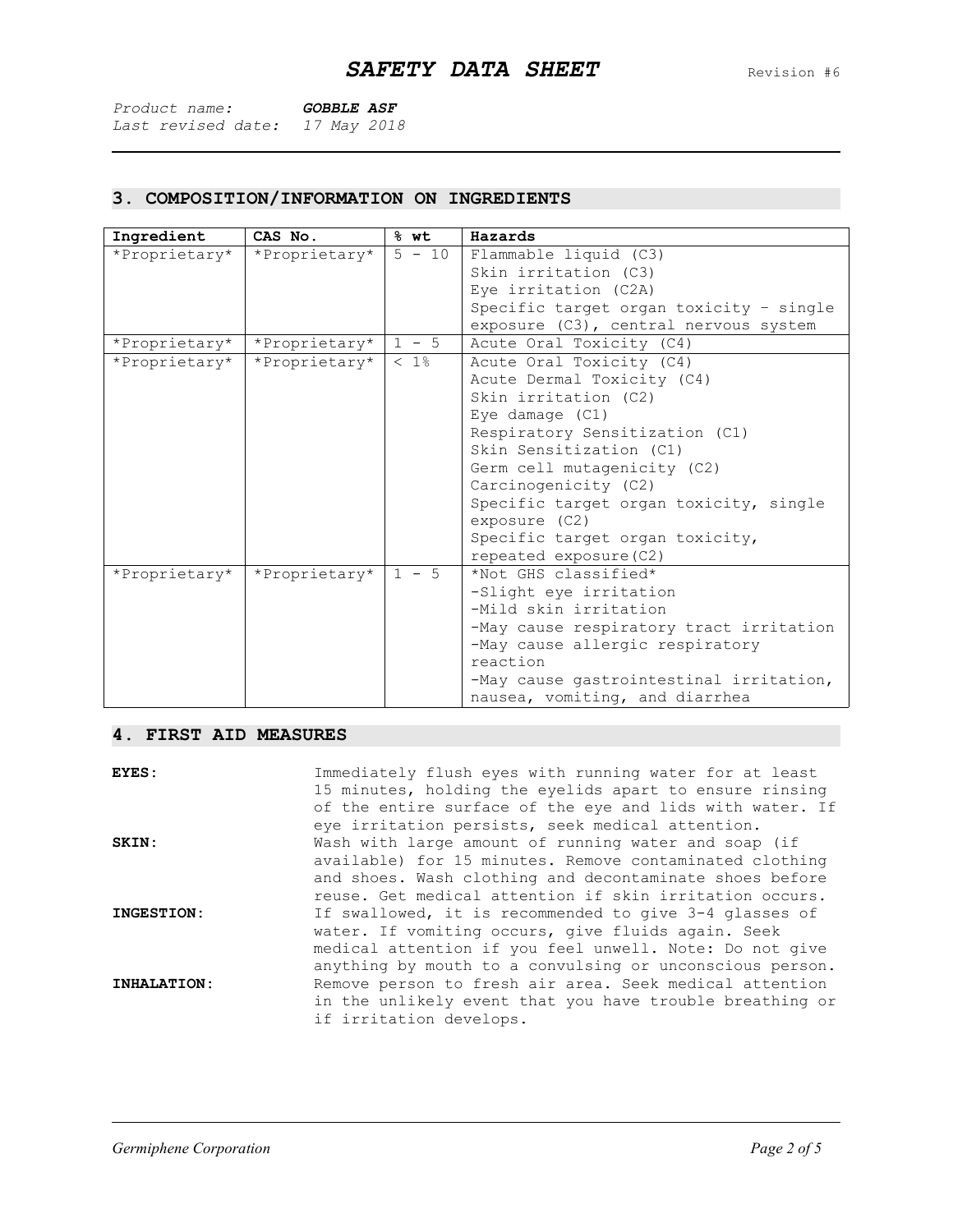## **5. FIREFIGHTING MEASURES**

| <b>FLAMMABILITY:</b>                                | No            |
|-----------------------------------------------------|---------------|
| <b>COMBUSTIBLE:</b>                                 | Nο            |
| <b>CONDITIONS OF IGNITION:</b> Not available        |               |
| MEANS OF EXTINCTION:                                | Not available |
| <b>AUTOIGNITION TEMP:</b>                           | Not available |
| <b>HAZARDOUS COMBUSTION PRODUCTS:</b> Not available |               |
| FLAMMABLE LIMITS: (% BY VOLUME): Not available      |               |
| <b>SENSITIVITY TO IMPACT:</b> Not available         |               |
| SENSITIVITY TO STATIC DISCHARGE: Not available      |               |

#### **6. ACCIDENTAL RELEASE MEASURES**

Wear appropriate protective gear and respiratory protection where mist or vapors of unknown concentrations may be generated (self-contained breathing apparatus preferred).

Dike and contain spill with inert material (sand, earth, etc.) and transfer the liquid and solid separately to containers for recovery or disposal. Keep spill out of sewers and open bodies of water.

#### **7. HANDLING AND STORAGE**

**HANDLING AND STORAGE:** Store at room temperatures. Keep containers closed until

used. Do not contaminate drinking water, food, or feed<br>by storage or disposal. storage or disposal.

**OTHER PRECAUTIONS:** Good personal hygiene practices are suggested.

**8. EXPOSURE CONTROLS / PERSONAL PROTECTION**

**ENGINEERING CONTROLS:** In processes where mists or vapors may be generated, proper ventilation must be provided in accordance with good ventilation practices. **RESPIRATORY PROTECTION:** In processes where mists or vapors may be generated, a NIOSH/MSHA jointly approved respirator is advised in the absence of proper environmental controls. **EYE PROTECTION:** Wear chemical splash goggles if there is a potential eye contact. Use safety glasses with side shields if there is no potential for eye contact. **SKIN PROTECTION:** Wear rubber or neoprene protective gloves to prevent skin contact. **OTHER PROTECTIVE CLOTHING OR EQUIPMENT:** Eye wash; safety shower. User to determine if other protective equipment, such as protective clothing (long sleeves, coveralls or other, as appropriate) to prevent skin contact, is appropriate.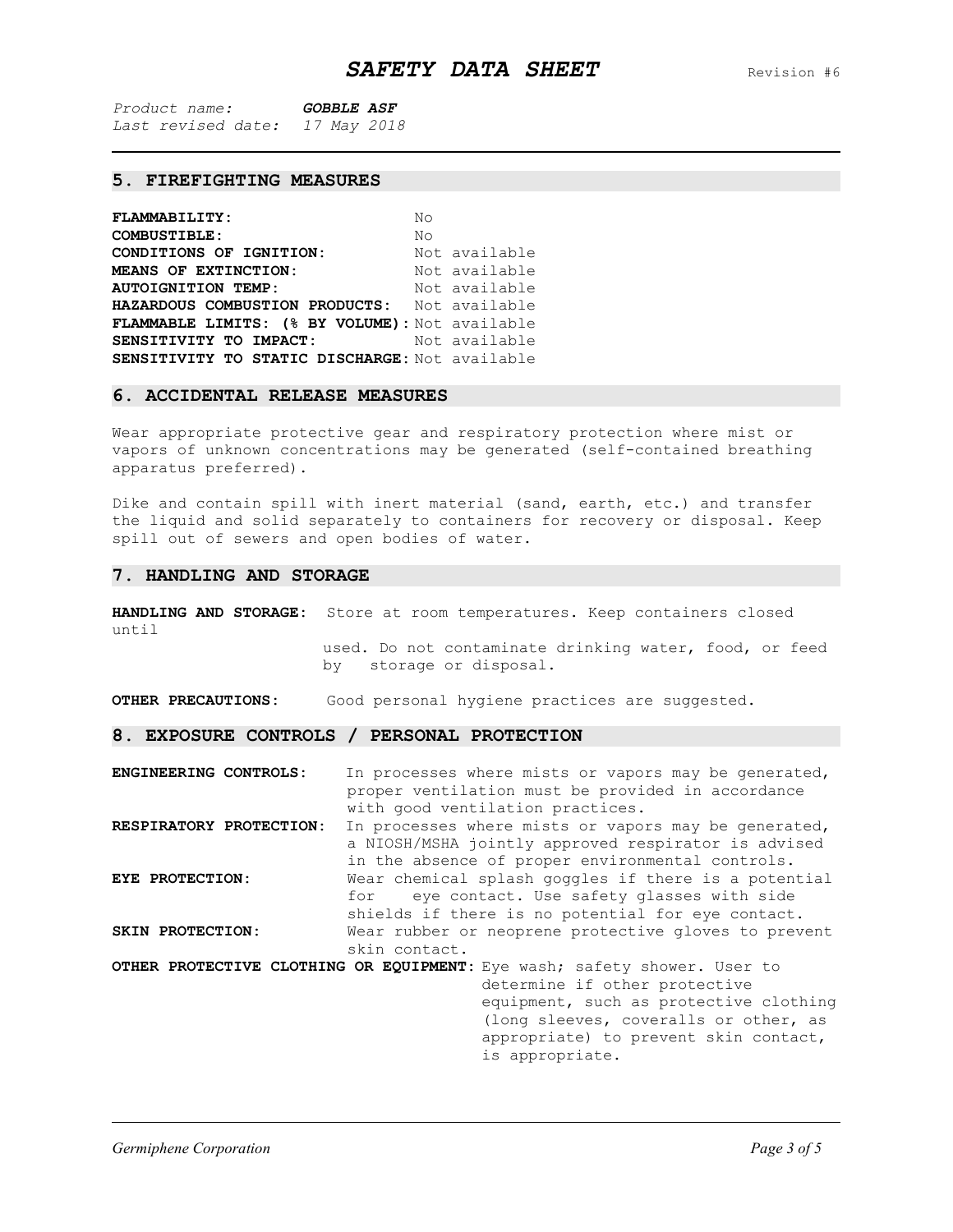### **9. PHYSICAL AND CHEMICAL PROPERTIES**

**APPEARANCE:** Opaque pale blue liquid; may contain white to beige particulate matter **ODOUR:** Lemon **PHYSICAL STATE:** Liquid<br> **pH:** 7 ± 1 **pH:** 7 ± 1 **BOILING POINT:** Approximately 100°C<br> **FREEZING POINT:** Approximately 0°C Approximately 0°C<br>Not available **EVAPORATION RATE: SPECIFIC GRAVITY @ 25 ± 1°C:** Approximately 1 Not available<br>Not available **VAPOUR PRESSURE (mmHg):**<br>SOLUBILITY: Not available

#### **10. STABILITY AND REACTIVITY**

| STABILITY:                            | Stable                                |  |
|---------------------------------------|---------------------------------------|--|
| CONDITIONS TO AVOID (STABILITY):      | Avoid heating the product over 30 °C. |  |
| INCOMPATABILITY (MATERIALS TO AVOID): | Strong acids or alkali compounds may  |  |
|                                       | inactivate biological cultures.       |  |
| HAZARDOUS DECOMPOSITION PRODUCTS:     | Carbon oxide (small amounts)          |  |

#### **11. TOXICOLOGICAL INFORMATION**

| *Proprietary ingredient* |                        | Oral rat LD50 $5,045$ mg/kg<br>Dermal rabbit LD50 12,800 mg/kg |
|--------------------------|------------------------|----------------------------------------------------------------|
| *Proprietary ingredient* |                        | Oral rat $LD50$ 2,000 mg/kg                                    |
| *Proprietary ingredient* | Oral rat LD50 70 mg/kg | Dermal rabbit LD50 $>$ 5 q/kq                                  |

**\*Proprietary ingredient\*** Not available

## **12. ECOLOGICAL INFORMATION**

Not available

#### **13. DISPOSAL CONSIDERATIONS**

**WASTE DISPOSAL METHOD:** Disposal of this product or its residues must be in accordance with local, provincial and federal requirements. Safe to dispose through the sewage system.

**CONTAINER DISPOSAL:** Triple rinse (or equivalent). Then offer for recycling or reconditioning, or puncture and dispose of in a sanitary landfill, or incineration, or, if allowed by state and local authorities, by burning. If burned, stay out of smoke.